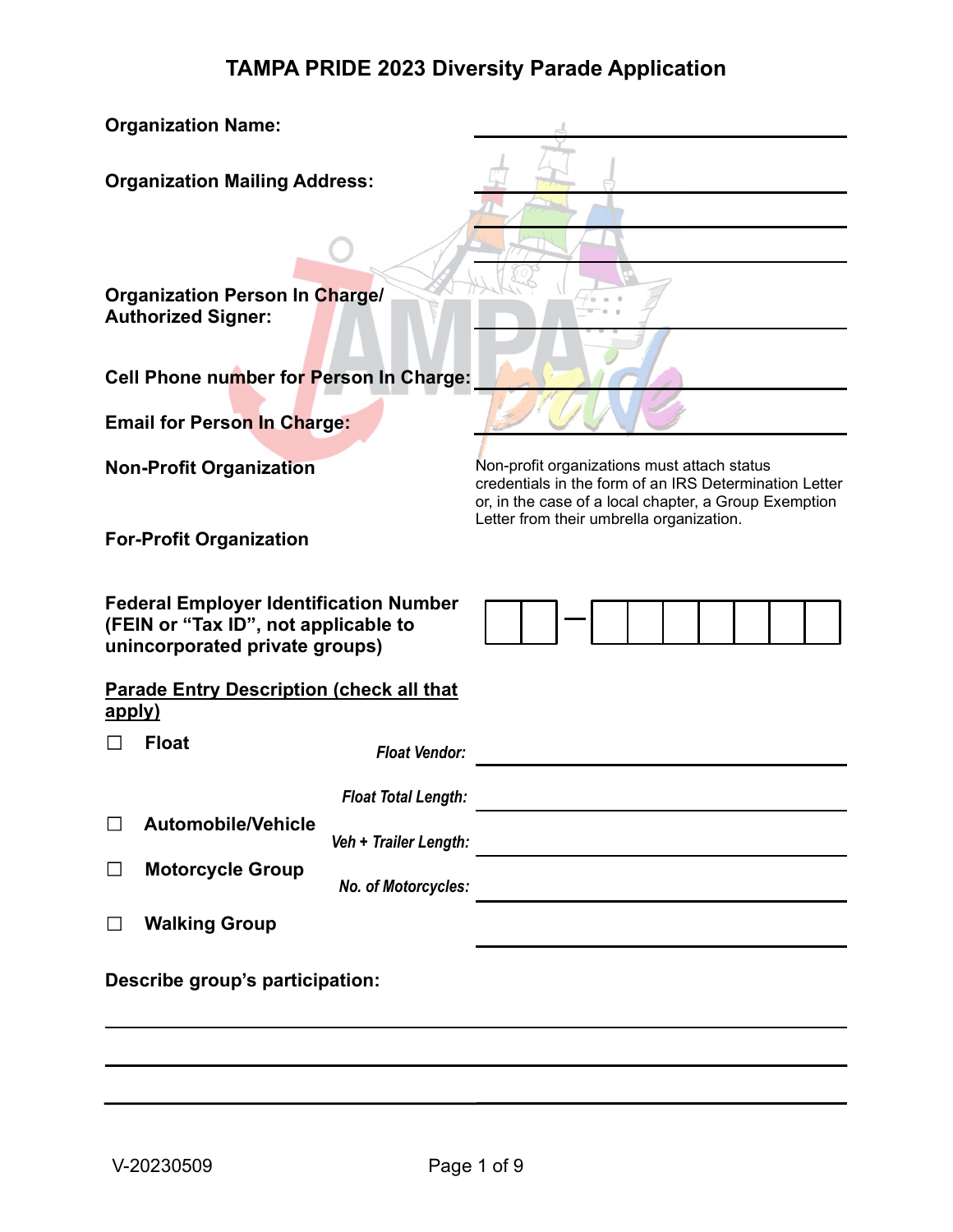### Our Mission

To organize year round events, culminating in an annual Pride event that celebrates members of the LGBTQ+ community in Tampa and the surrounding areas; championing our shared experiences, honoring our differences and strengthening our community.

### **Definitions**

"Agreement" shall refer to this acceptance of entry requirements, parade rules, liability release and hold harmless agreement.

"TPI" shall refer to Tampa Pride, Inc.

"Parade" shall refer to the Tampa Pride Diversity Parade

"Released Party" shall refer to TPI and include its past, present and future members, owners, employees, officers, directors, principals, parents, subsidiaries, affiliates, associated corporations, agents, partners, representatives, predecessors, heirs, legal representatives, successors and assigns.

"My Organization" shall refer to the applying group stated in this form and include, its past, present and future members, owners, employees, officers, directors, principals, parents, subsidiaries, affiliates, associated corporations, agents, partners, representatives, predecessors, heirs, legal representatives, successors and assigns.

"Event" shall refer to the TAMPA PRIDE 2023 Diversity Parade and My Organization's participation in it, from My Organization's arrival at the location of the event to its departure from that location.

"Injury" shall refer to personal injury, bodily injury, death, property damage, and any other personal or financial loss sustained by My Organization that in any way results from, or is connected with, the Event.

### Acceptance of Parade Entry Requirements

In consideration of the acceptance of the entry to the Parade, I am an authorized representative and do hereby state the following:

1. I am at least 18 years of age and otherwise competent to sign the Agreement. I am a member of My Organization. I am specifically authorized to sign this Agreement on behalf of My Organization. My Organization is aware of this Agreement and agrees to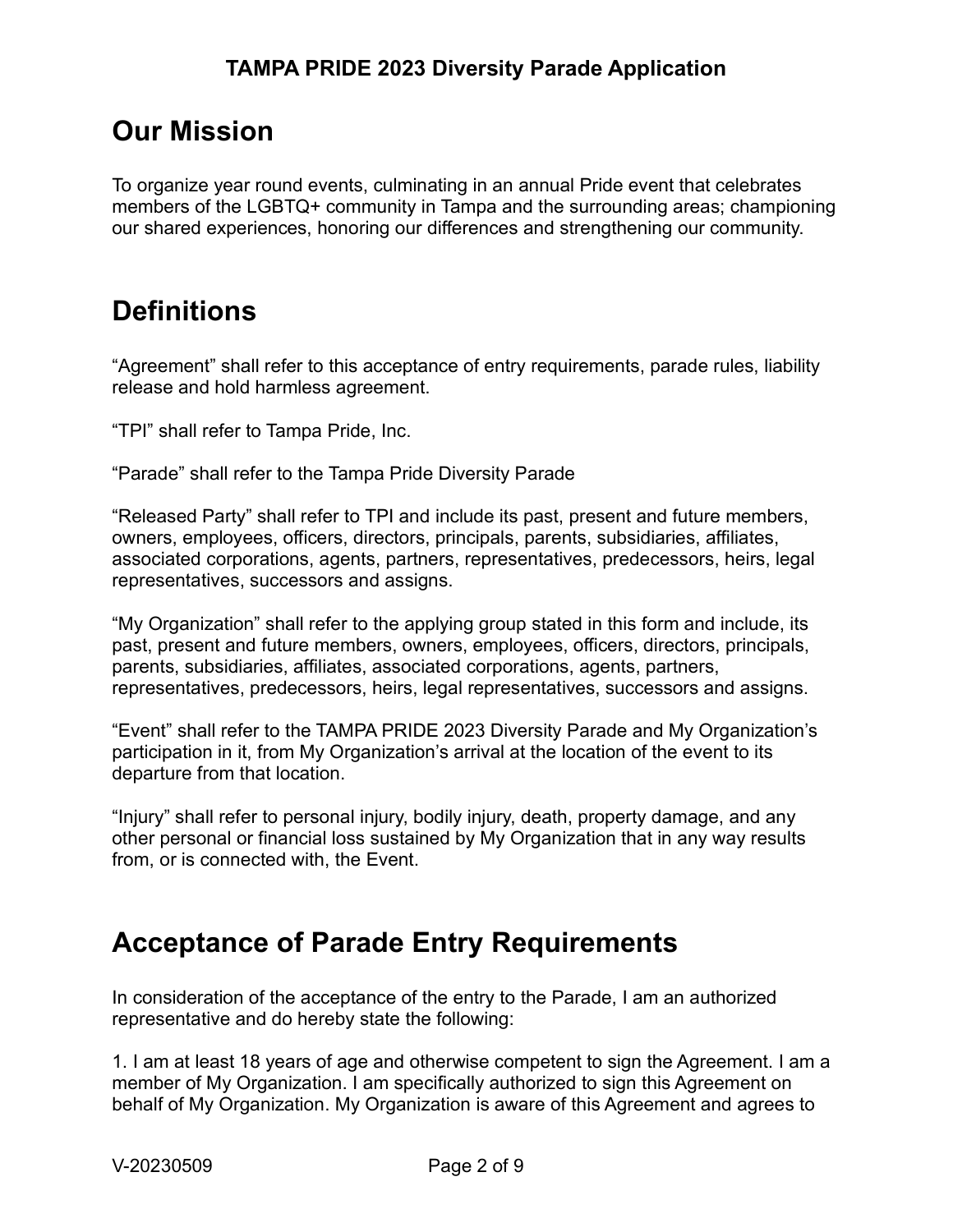be bound by its terms and conditions.

2. Participation in a large parade has inherent dangers requiring skill, concentration and attention by all participants. My Organization understands that no amount of care, caution, instruction or expertise can completely eliminate such dangers.

3. No individual in My Organization is suffering from any illness or physical disability that would affect his or her ability to safely participate in the Event.

### Release, Assumption of Risk, Covenant Not to Sue, and Hold Harmless

My Organization desires to participate in the Event. To do so, it voluntarily agrees to the following:

1. My Organization releases, waives, and discharges the Released Party to the full extent allowed by law, from any and all liability, claims, demands, or causes of action for Injury, however caused, even if caused by negligence, in whole or in part and in any form, of the Released Party.

2. My Organization expressly and voluntarily assumes all risk of Injury, to the full extent allowed by law, however caused, even if caused by the negligence, in whole or part and in any form, of the Released Party.

3. My Organization will not sue or make a claim against the Released Party for Injury and, if it violates this agreement by filing such a suit or making such a claim. My Organization will pay all attorneys' fees and legal costs of the Released Party.

4. My Organization will defend, indemnify, and hold harmless the Released Party from all claims, judgments and costs, including attorney's fees (to the limited extent that the defense and indemnity are not otherwise covered by collectible liability insurance), the event that someone suffers personal injury, bodily injury, death, or property damage as a result of My Organization's negligence, gross negligence, or willful misconduct in connection with the Event.

### Termination, Applicable Law, and Severability

1. My Organization agrees that this Agreement will apply to the Event and may only be terminated in writing.

2. My Organization understands that this Agreement is a contract. My Organization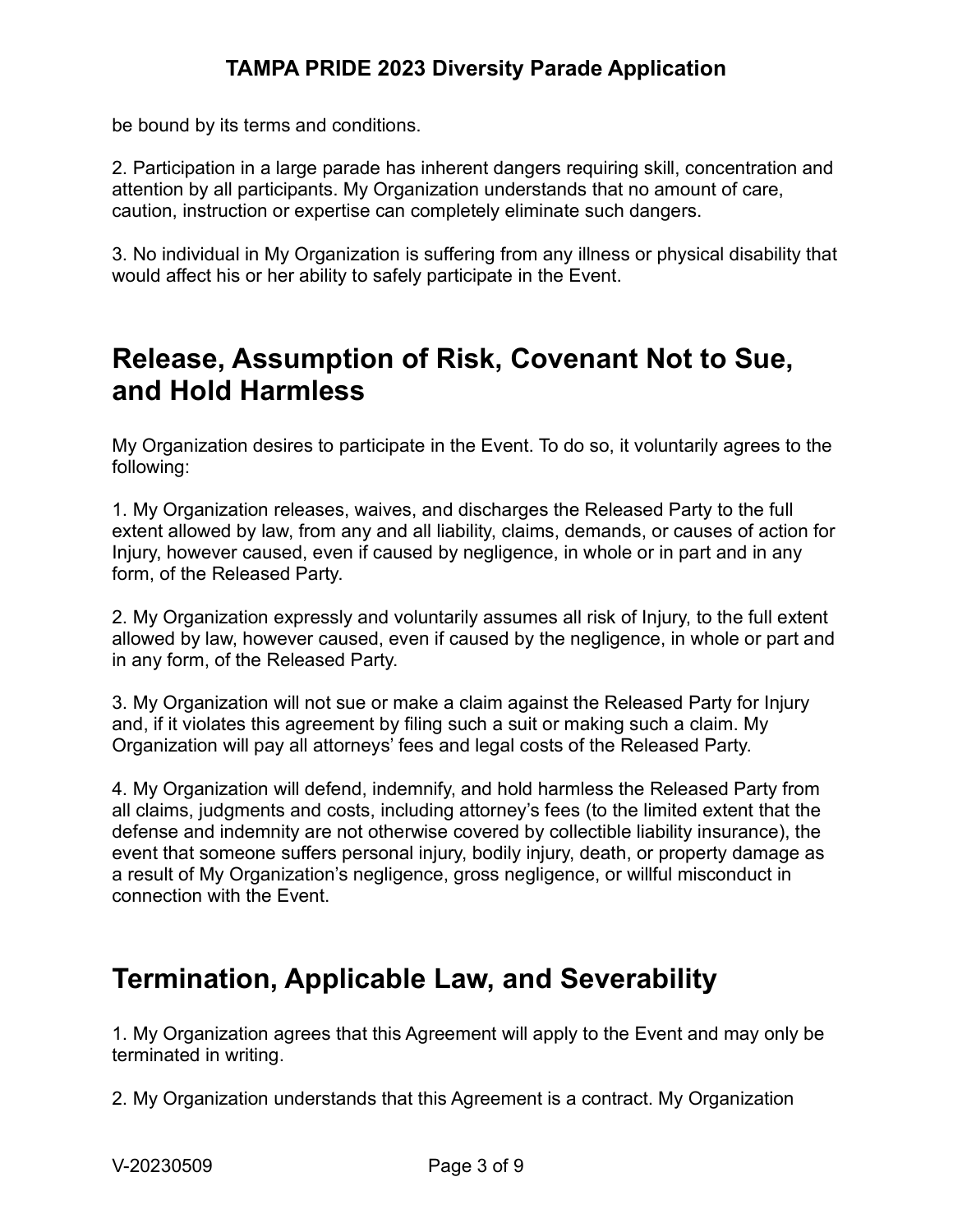agrees that this Agreement shall be governed and construed in accordance with the laws of the State of Florida. All disputes arising under, in connection with, or incident to this Agreement shall be litigated, if at all, in the Thirteenth Judicial Circuit, Hillsborough County, Florida.

3. This Agreement is intended to be as broad and inclusive as is permitted by law. If any, article, paragraph, sentence or clause of this Agreement shall be deemed unenforceable, the affected provision shall be curtailed and limited only to the extent necessary to bring it within the requirements of the law, and the remainder of the Agreement shall continue in full force and effect. I have been specifically authorized to enter into this Agreement on behalf of My Organization seeking entry into the Parade. My Organization is aware of the terms and conditions of the entry requirements, parade rules, liability release and hold harmless agreement, and agrees to be bound by the same.

## Certification of Identity

You certify that you are truthfully identifying yourself in your application. The organization's name you enter in this application must be that of the group participating in the Parade. You may not give, sell or share your spot in the Parade to any other group without prior written agreement from TPI. If you are an advertising agency or marketing company registering for one of your clients, you must indicate so and identify the participating organization. If you plan on displaying advertisers' logos and/or any other such visual displays other than those representing your organization, you must receive prior written approval from TPI.

## Right to Refuse

Tampa Pride, Inc. (hereinafter "TPI") reserves the right to refuse any Tampa Pride 2023 Diversity Parade (hereinafter "Parade") application without liability. Receipt of your application and payment does not imply acceptance of your application. Applications will be considered incomplete and will be placed on hold if full payment is not made at the same time that the application is submitted. Upon approval of an application, a successful applicant will be notified via email of their acceptance and admission into the Parade.

## Right to Dismiss

TPI reserves the right to refuse and dismiss your contingent's participation in the Parade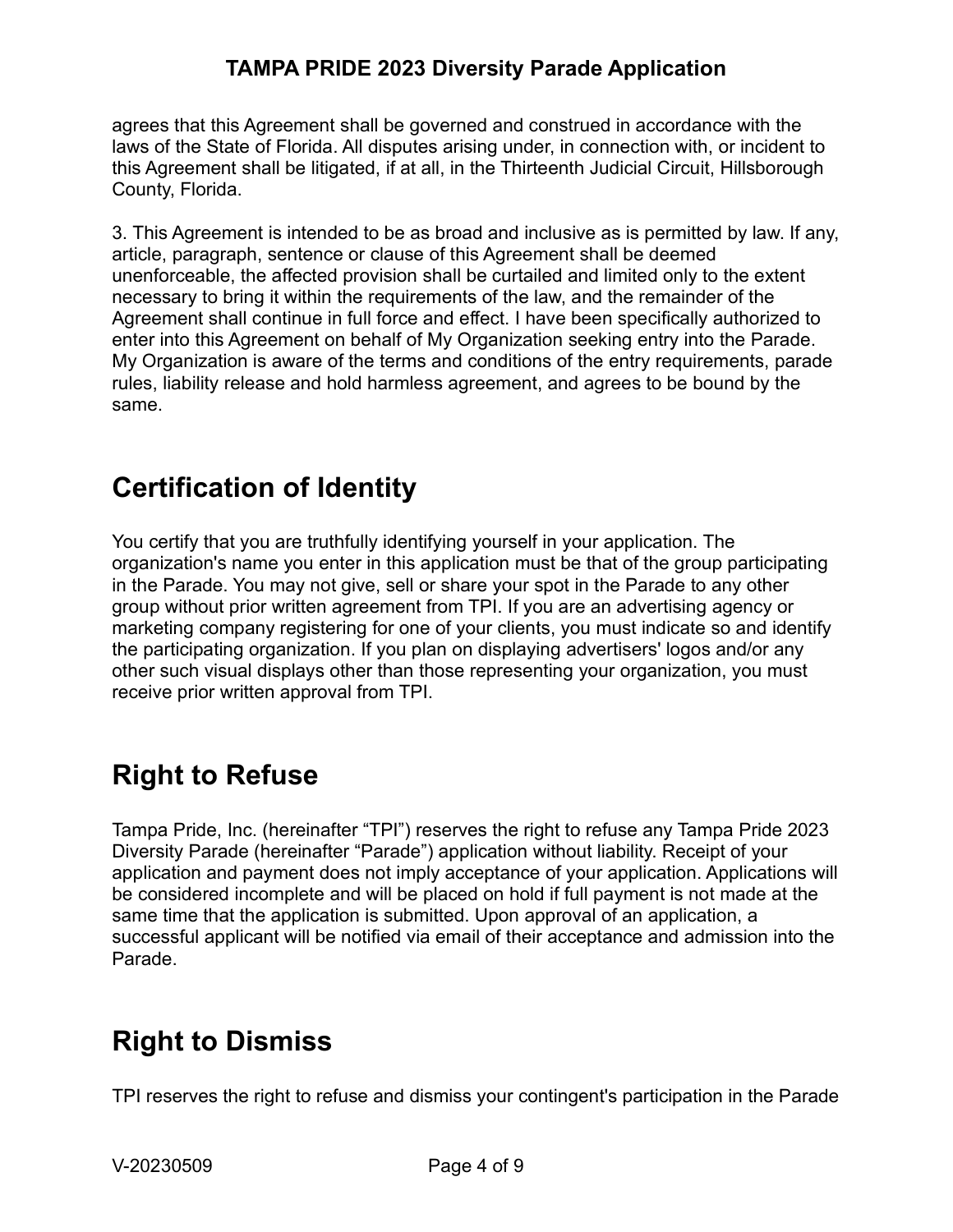on the day of the event if any of your vehicles do not satisfy the requirements stated herein, or if your contingent operates in a manner inconsistent with TPI's mission as stated above.

## Grant of Rights for Photography and Recordings

You and your representatives give TPI and its designees permission to use your voice, image, or likeness as it appears in any photographic, audio, or video recording in any manner, for any purpose, and in all media in perpetuity. You release TPI from any and all claims, actions and demands arising out of or in connection with the images, including without limitation any and all claims for invasion of privacy, publicity rights defamation, trademark rights and all other rights.

### TECO Release and Indemnification Agreement for Parades

I am an authorized representative and do hereby agree to the following:

The undersigned float sponsor or participant (as the case may be) in the Parade hereby releases Tampa Historic Streetcar, Inc., The City of Tampa, and Hillsborough Transit Authority (collectively, the "Released Parties") from any and all loss, claim, damage, cost, expense or liability (whether arising from personal injury or damage to property, and including attorneys' fees and the costs of litigation) which the undersigned may sustain or incur from participation in the Parade and accepts full responsibility for any such loss. The undersigned hereby also agrees to indemnify, defend and hold harmless the Released Parties from any and all loss, claim, damage, cost, expense or liability (whether arising from personal injury or damage to property, including any damage to property of the Released Parties and including attorney's fees and the costs of litigation) which Released Parties may sustain or incur as a result of the undersigned's participation in the Parade. The undersigned also agrees to purchase insurance adequate to cover this risk. Part of the consideration for this Release and Indemnification Agreement is the permission granted by the Released Parties to allow participants in the Parade to cross the tracks and cross under the catenary (overhead electrical lines) of the TECO Electric Streetcar Line during the Parade. It must be agreed that no one person (and costume elements) who stands on a platform at the maximum floor height of 11 feet can be over six feet tall. But for the execution and delivery of this Release and Indemnification Agreement by each float sponsor and participant in the Parade the Released Parties would not have granted such permission. I do personally warrant that I am authorized to execute this document on behalf of the entity identified submitted here.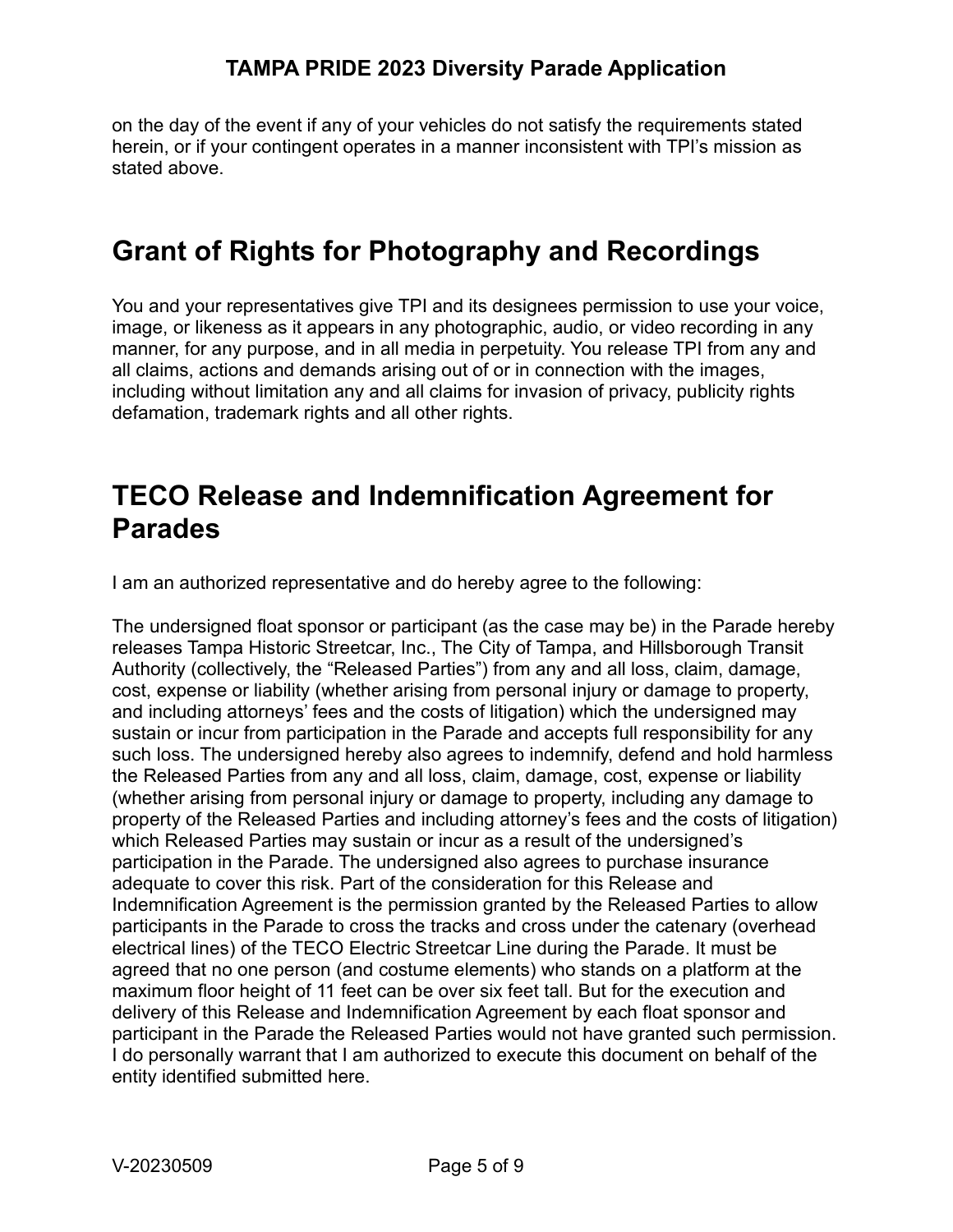## Parade Rules

I am an authorized representative and do hereby agree that I will review and share the Parade rules with my organization. I will read, understand and print out if needed the Parade rules and confirm that we will follow these rules.

## Vendor Safety Compliance "Throw" Letter

All of My Organization's Beads or Throws that will be distributed at the Parade have been purchased from a vendor which meets or exceeds current federal, state and local standards. They are aware of, and acknowledge, the lead-free and phthalate-free stipulations contained in the Consumer Product Safety Improvement Act, effective February 2009 and have provided a letter stating that only Grade "A" and/or phthalatefree throw beads are sold. This letter is available upon request from your bead supplier. My Organization is aware of, and acknowledge, the lead-free and phthalate-free stipulations contained in the Consumer Product Safety Improvement Act, effective February 2009, and have explained the new criteria to all members of My Organization that will participate in the Parade.

# Proof of Insurance

This is a requirement for all groups who will be utilizing a float. If you are renting a float from a professional float company, that company will usually provide the insurance form for the float. If you own your own float, the organization is responsible for providing the insurance form. This does not apply to regular vehicles (cars, trucks or Jeeps) which only need normal vehicle proof of insurance. Proof of Insurance must state the below in it's exact form:

Additional Insured: Tampa Pride, Inc. and their sponsors are named additional insured with waiver of subrogation under General Liability and Automobile Liability with respect to Liability arising out of any operation of named insured in connection with the Parade. The afforded additional insurance shall be primary and non-contributory insurance and any other valid and collectible insurance available to additional insureds shall be excess insurance.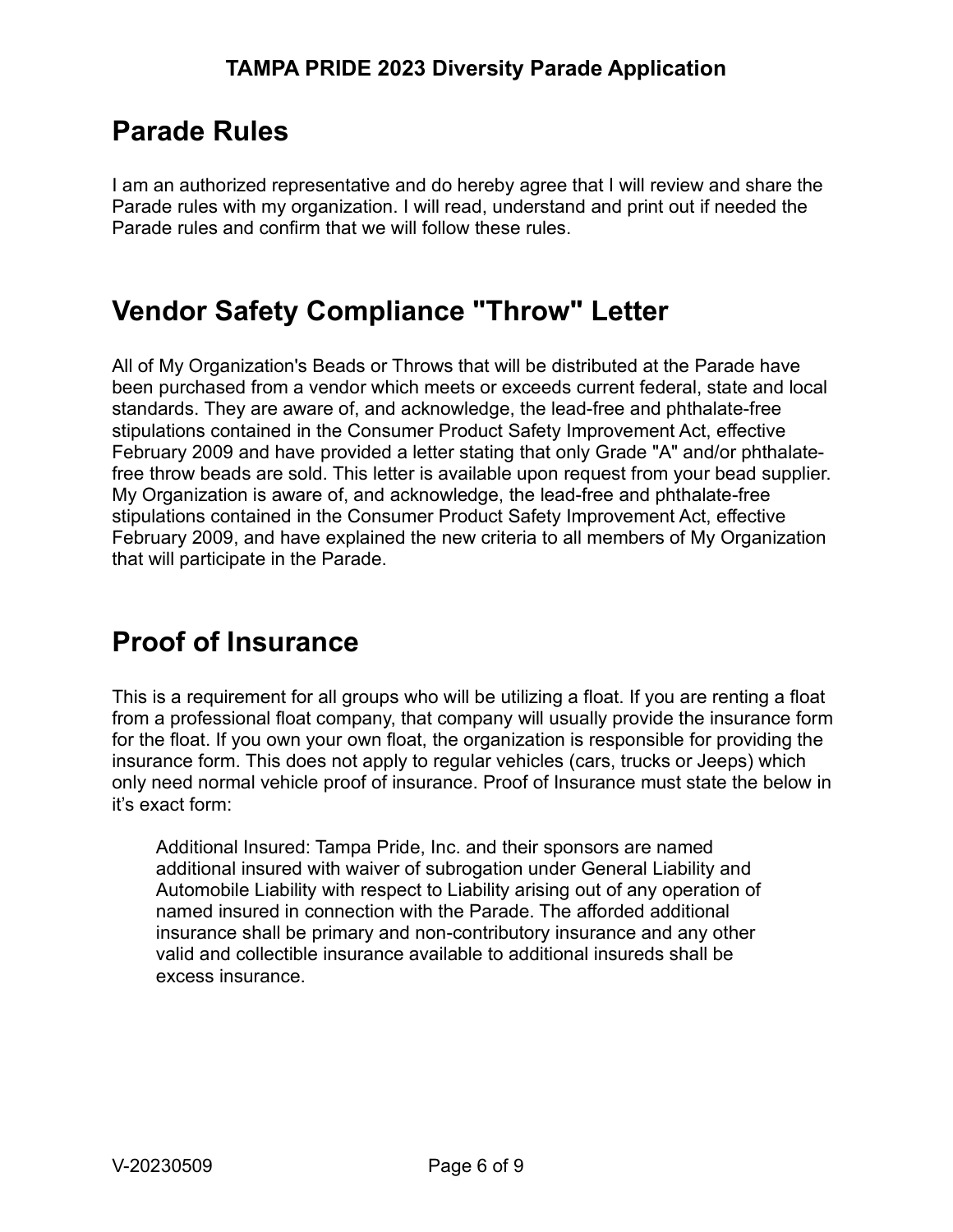## Insurance Cancellation Clause

The policy of liability of insurance evidenced by this certificate shall not be cancelled or suspended or terminated, nor shall the limits of liability be reduced unless 30 days notice thereof is given by certified mail to Tampa Pride, Inc.

## Safety Monitors Clause

Please note we are now strictly enforcing the code below and we will have a zerotolerance policy effective immediately for all parades with no exceptions. Units without the six required safety monitors will be pulled from the Parade. THERE IS A CHANGE FROM 4 TO 6 SAFETY MONITORS FROM THE CITY THIS YEAR!!!

Tampa Code of Ordinances, Section 28-58. - Procession safety monitors.

If the special event requested by the applicant involves a procession that includes the use of any motorized vehicle or vehicles that are longer than twenty (20) feet in length, the applicant shall provide SIX (6) safety monitors stationed at the corners of any vehicle used in the procession at all times while the vehicle or vehicles are moving. Each safety monitor shall be equipped with an orange safety vest and a loud whistle. The role of the safety monitor is to make sure the driver is aware of any emergency requiring him/her to stop immediately. Said emergencies include, but are not limited to, equipment malfunctions, passengers falling from the vehicle, overhead obstructions endangering riders, parade viewers coming too close to the vehicle, parade participants coming too close to the vehicle's wheels. Safety monitors shall not consume any alcoholic beverages or hand out any items during the procession to any spectators along the procession route. Said items include but are not limited to beads, candy, fliers, and merchandise. Any vehicle fitting the description above that does not have the requisite number of safety monitors may be pulled out of a procession line up until the safety monitor requirement can be met.

## Event Cancellation Policy

All participants understand that TPI has no control over weather, acts of God, acts of terrorism, governmental intervention, or any other cause that may prevent, alter or interrupt the festival weekend, and that TPI is not responsible for any losses that could arise because of such circumstances. TPI does not refund fees due to weather, acts of God, acts of terrorism, or governmental intervention. Announcements regarding cancellation of any event will be made online at TampaPride.org a minimum of two hours prior to the event start time.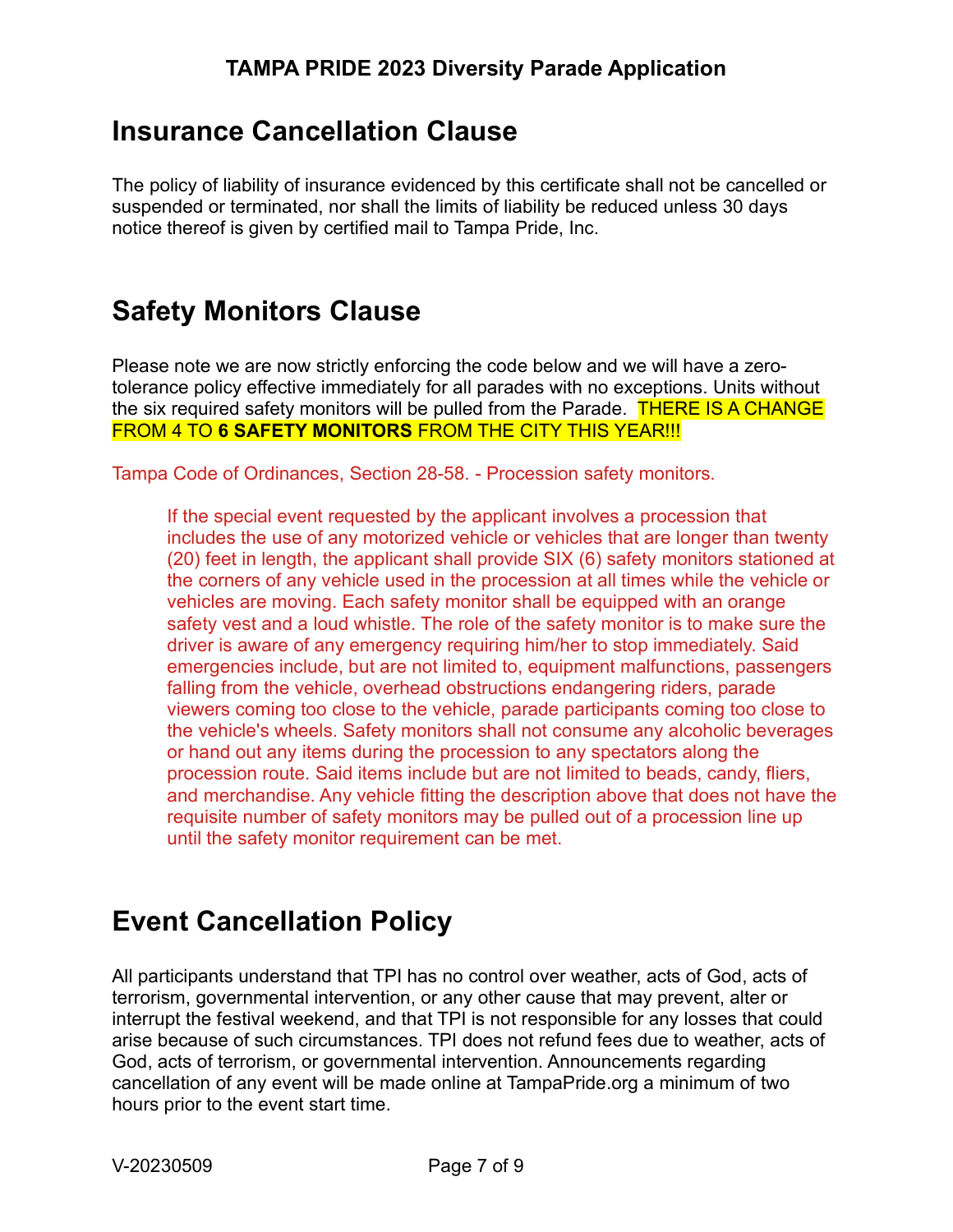## Entry Fee Payment

Upon completion of your application, you verify that you have made your entry fee payment online at https://tampapride.org

## Parade Application Check List

A complete application consists of the following and must be submitted by March 5, 2023.

1. Entry Application must be completed and signed. By submitting this application, you are agreeing to the following terms:

- Definitions
- Acceptance of Parade Entry Requirements
- Release, Assumption of Risk, Covenant Not to Sue, and Hold Harmless
- Termination, Applicable Law, and Severability
- Certification of Identity
- Right to Refuse
- Right to Dismiss
- Grant of Rights for Photography and Recordings
- TECO Release and Indemnification Agreement for Parades
- Parade Rules
- Vendor Safety Compliance "Throw" Letter
- Proof of Insurance
- Insurance Cancellation Clause
- Safety Monitors Clause
- Event Cancellation Policy
- Entry Fee Payment
- Parade Application Check List
- 2. Proof of insurance certificate (\$1,000,000.00 minimum required).

Please obtain your proof of insurance by calling your insurance agent and requesting the certificate be mailed to you directly. Organizations renting through professional float companies must have insurance certificates for their organization and from the float company. If using a commercial towing company, a certificate is also required from it. Please scan and email proof of insurance to: paradeinfo@tampapride.org. Car and motorcycle insurance may be presented upon check in at the parade check in tent. No insurance certificate is needed for walking only groups.